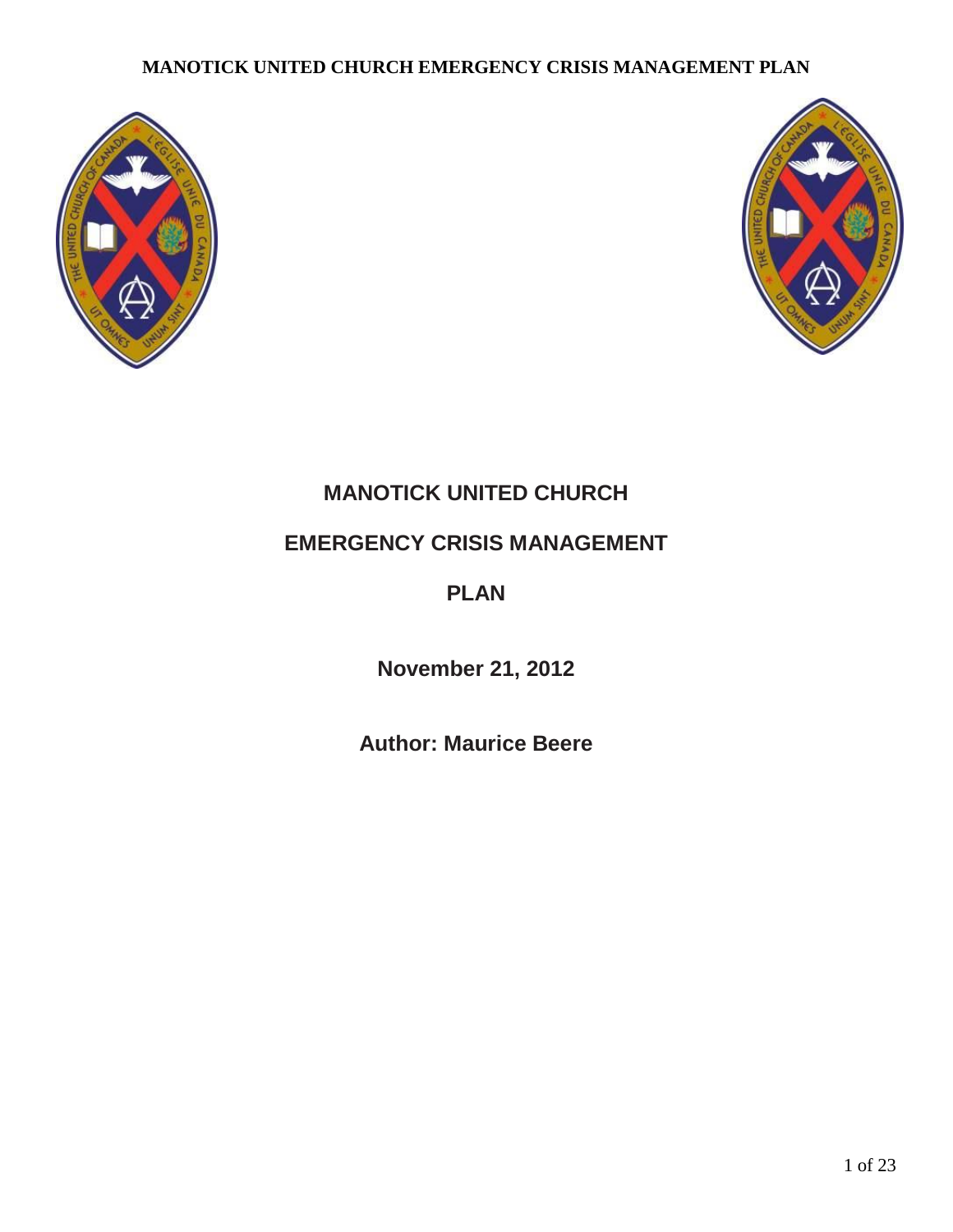# **Record of Plan Revision**

| <b>DATE</b> | <b>Section(s) Revised</b><br>or Annual<br><b>Revision</b> | <b>Pages</b><br><b>Affected</b> | <b>Changes Made By:</b> |
|-------------|-----------------------------------------------------------|---------------------------------|-------------------------|
|             |                                                           |                                 |                         |
|             |                                                           |                                 |                         |
|             |                                                           |                                 |                         |
|             |                                                           |                                 |                         |
|             |                                                           |                                 |                         |
|             |                                                           |                                 |                         |
|             |                                                           |                                 |                         |
|             |                                                           |                                 |                         |
|             |                                                           |                                 |                         |
|             |                                                           |                                 |                         |
|             |                                                           |                                 |                         |
|             |                                                           |                                 |                         |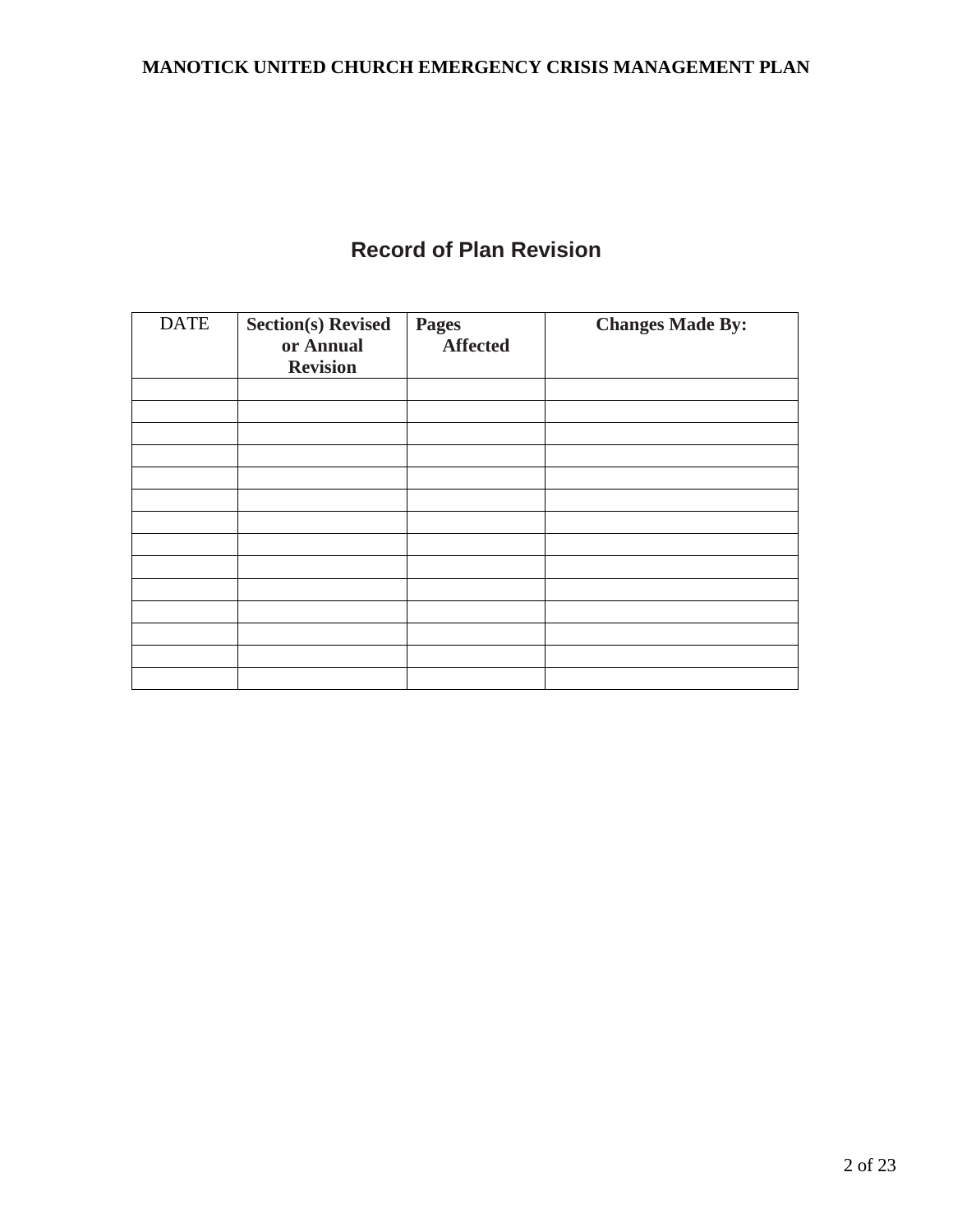## **Table of Contents**

| 23 |  |
|----|--|
|    |  |
|    |  |
|    |  |
|    |  |
|    |  |
|    |  |
|    |  |
|    |  |
|    |  |
|    |  |
|    |  |
|    |  |
|    |  |
|    |  |
|    |  |
|    |  |
|    |  |
|    |  |
|    |  |
|    |  |
|    |  |
|    |  |
|    |  |
|    |  |
|    |  |
|    |  |
|    |  |
|    |  |
|    |  |
|    |  |
|    |  |
|    |  |
|    |  |
|    |  |
|    |  |
|    |  |
|    |  |
|    |  |
|    |  |
|    |  |
|    |  |
|    |  |
|    |  |
|    |  |
|    |  |
|    |  |
|    |  |
|    |  |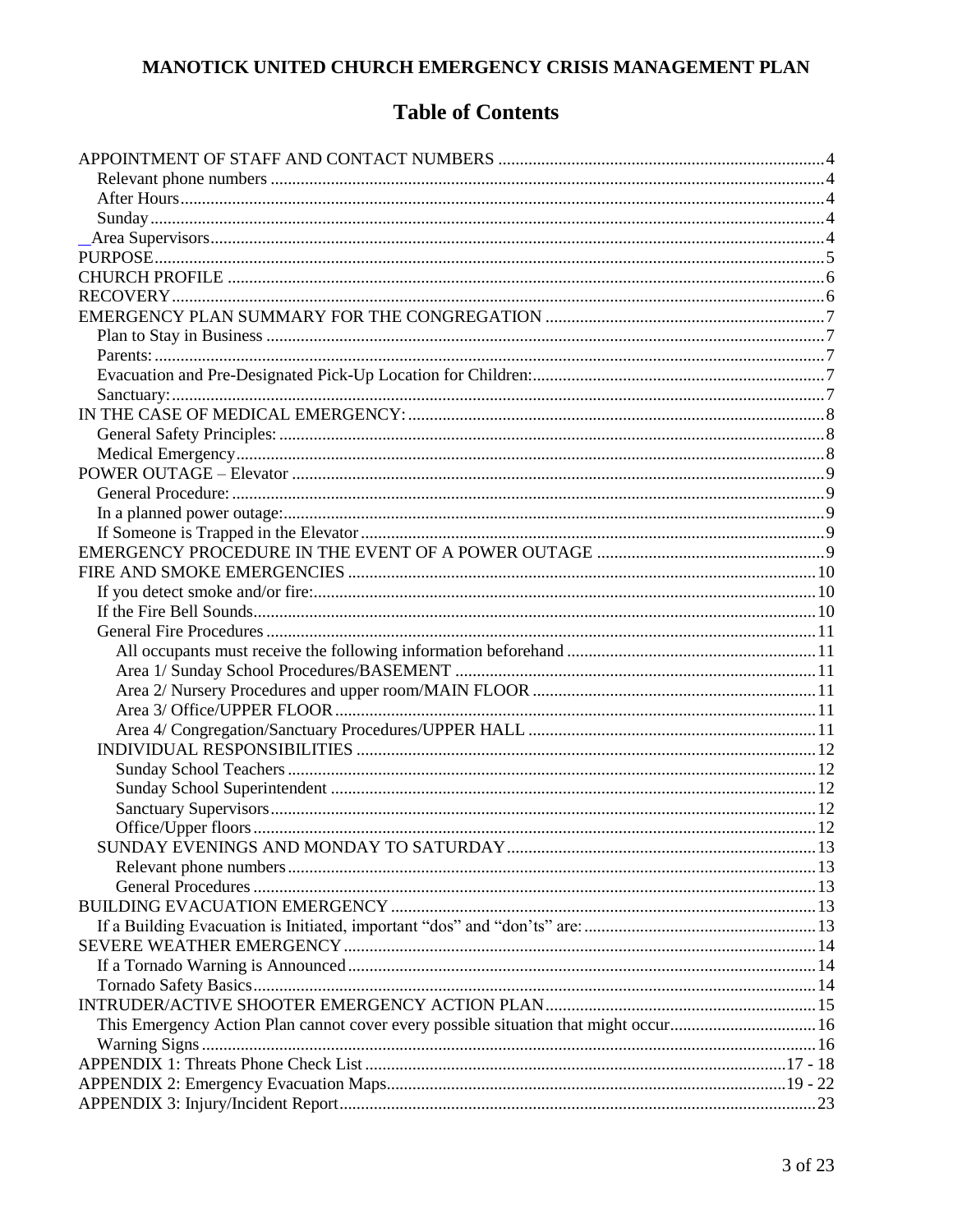## **APPOINTMENT OF STAFF AND CONTACT NUMBERS**

## <span id="page-3-0"></span>**Relevant phone numbers**

| Fire                            | 911                         |
|---------------------------------|-----------------------------|
| Fire Service                    | 613-232-1551                |
| <b>Alarm Monitoring Company</b> | 1-877-576-8221              |
| <b>Church Contact</b>           | Chair Property 613-692-3646 |

## <span id="page-3-1"></span>**After Hours**

| <b>Chair of Council Name:</b>  | <b>Maurice Beere</b>               | Phone #: 613-825-8695   |
|--------------------------------|------------------------------------|-------------------------|
| <b>Chair of Property Name:</b> | Peter Van Zyl                      | Phone #: 613-692-3646   |
| <b>Church Custodian:</b>       | <b>Shirley and Ernie Deschamps</b> | Phone #: $613-692-2108$ |

# <span id="page-3-2"></span>**Sunday**

## <span id="page-3-3"></span>**Area Supervisors**

| Area 1 | Sunday School Superintendent (Basement)     |                         |
|--------|---------------------------------------------|-------------------------|
|        | Sheila McGaw                                | Phone #: $613-692-4065$ |
| Area 2 | Nursery and upper room (Main and top Floor) |                         |
|        | Esther-Ann                                  | Phone #: $613-692-9203$ |
| Area 3 | Church Office (Top floor)                   |                         |
|        | <b>Rev Elaine Beattie</b>                   | Phone #: 613-240-9388   |
| Area 4 | Sanctuary & Upper Hall (Main floor)         |                         |
|        | <b>Reverend Elaine Beatty</b>               | Phone # $613-692-4576$  |
|        | <b>Maurice Beere</b>                        | Phone #: $613-825-8695$ |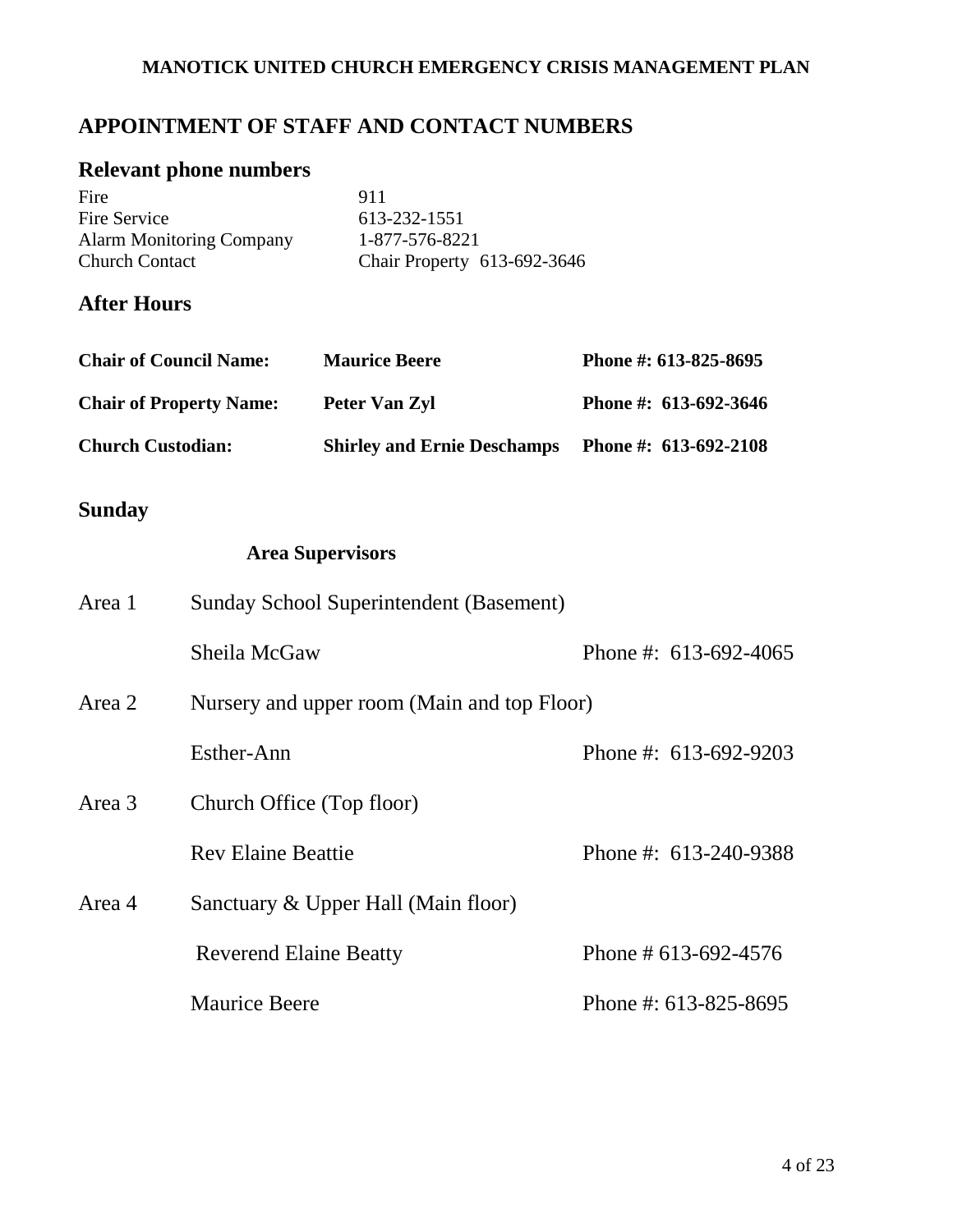## <span id="page-4-0"></span>**PURPOSE**

Manotick United Church believes God desires that:

- we are good stewards of the property and facilities we use to meet together to worship and serve (Matthew 25:14-30)
- we reach out to those in our community who have physical needs, blending our faith with action (James 2:15-17).

An "emergency" that involves Manotick United Church could impact the business of the Church, disrupt weekly activities, cause physical damage to the facilities, or threaten Manotick United Church's ability to serve its members and community. It can include the death or significant injury to church employees, members, or those in the community around at large. The use of the term "disaster" may lend itself to a perception of a large-scale event. Each event, however, needs to be assessed against the impact it has on the

Church and its ability to meet the needs of its own church family and that of the

community around at large. Being prepared and understanding what to do can reduce fear, anxiety and losses that may occur during emergencies. We can minimize the drain on local resources needed during incidents by preparing ourselves as a church and as individuals. In order to be effective stewards and be able to reach out to those around us during an emergency, it is necessary to:

- mitigate [alleviate, minimize] potential risks,
- prepare for emergencies,
- design a plan to respond to incidents, and
- consider how to recover quickly and efficiently.

<span id="page-4-1"></span>This Emergency Plan is designed to help facilitate this purpose.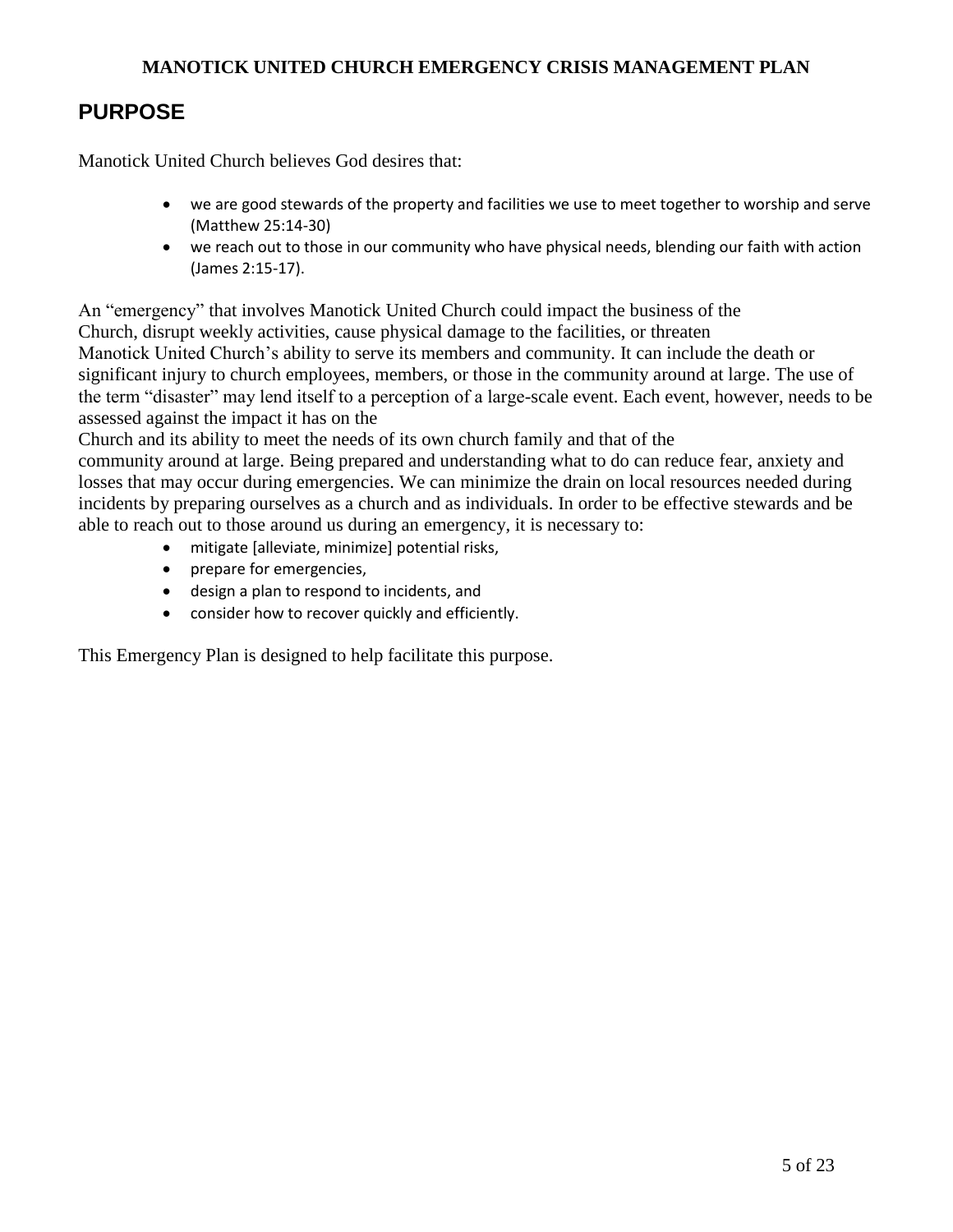## **CHURCH PROFILE**

Manotick United Church is located in Manotick, Ontario. It is a church with a day staff that varies from one to four people on site depending on the day of the week. During Manotick United Church's Sunday morning service and special events the attendance may range from 50 to 100 people on site.

Manotick United Church has a long history within the village of Manotick. The building had been the home of the Methodist congregation prior to the union of Methodists and Presbyterians in June 1925. It was decided in 1926 that the United congregation should make the former Methodist church their permanent home and weekly Sunday services began under the guidance of Reverend Brownlee, the former Methodist Minister. Manotick and South Gloucester United Churches became one pastoral charge at this time and in 1941 Bowesville United Church was included in the charge until that church closed in 1951 as a result of expropriation of the property for the expansion of the Ottawa Airport. In May 2000, Presbytery passed a motion to separate Manotick and South Gloucester United Churches.

The original sanctuary was built in 1903 of solid limestone, has a full basement, and is located on the main street in the center of the village of Manotick. A large hall was added in 1954, which is also a twostory structure, and in 1996 an extension was added to the hall/ sanctuary. This newest addition provided a new entrance to the hall from the parking lot, offices for minister and secretary, a full service elevator providing handicapped access, and as well upgraded the structure to meet current electrical, fire and public safety codes. The church is serviced by its own 30 stall paved parking lot. The Sanctuary roof is the original roof that is now 109 years old. The older the roof gets the greater the need to keep it in a good state of repair.

The community around the church consists of a combination of single-family residences and a large shopping mall one block to the west. The Village Fire Department has one station which is one kilometre south.

## <span id="page-5-0"></span>**RECOVERY**

Following an incident the Minister along with the church council will conduct a status check with their teams, along with the church staff, to review the status of the church. A review of the church's status will help identify available resources and priorities for restoring the facility to daily and weekly operations. A financial report will be provided by the Finance Team to identify immediate expenses and project recovery costs. The Chair of Board of Trustees will contact Presbytery and the Insurance Company to identify the next steps. The Property Team Lead will take over as chair of the restoration process. If necessary, and if possible, representatives from other Manotick Church Family congregations will be asked to assist.

<span id="page-5-1"></span>When the recovery is well underway the Chair of Property will facilitate preparing a report that will identify how the church responded to the incident and how that response and this document might be improved.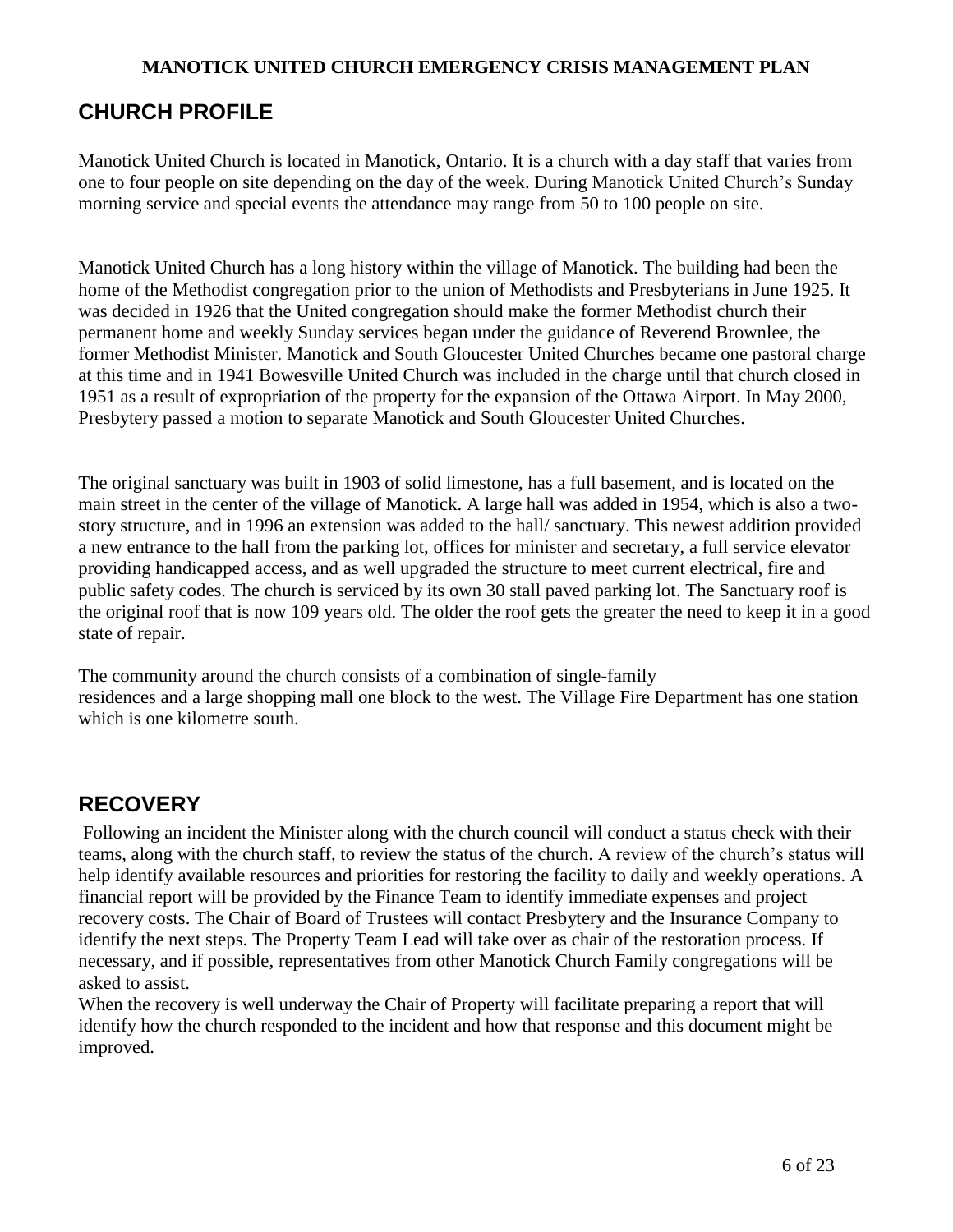## **EMERGENCY PLAN SUMMARY FOR THE CONGREGATION**

This is a summary of what to do in the case of a Church emergency. With the help of many professionals, a comprehensive emergency plan has been developed which has and will be used to train volunteers and church leaders. This is a summary of that plan. It is our goal that in the event of an emergency, our people would respond according to their training so as to minimize danger and promote the well being of everybody. The complete plan can be acquired at the church office or found online.

### <span id="page-6-0"></span>**Plan to Stay in Business**

If Manotick United Church is not accessible we will operate from location below: Business Name: To Be Determined Address: To Be Determined City: To Be Determined Telephone Number: To Be Determined

#### <span id="page-6-1"></span>**Parents:**

- In the case of a church wide evacuation due to a fire, your child (ren) will be escorted out of the building by trained volunteer staff and waiting for you at a pre-designated location. It is your job to learn where this pre-designated location is (see below), so you can meet your child(ren) there. Therefore, **when evacuating the building DO NOT go to the Sunday School class room or even to the nursery as this will cause counter traffic on the stairs and impede the evacuation.**
- In the case of "Lock Down" due to an intruder, your child(ren) will be instructed to remain in their classroom with the doors and windows locked and covered until Church Leaders or Emergency Responder give the word that the threat is gone.
- Please talk with your child(ren) about the Emergency Plans so they are comfortable with the evacuation and lock down concepts and especially where they will eventually meet up with you. Your child(ren) will be instructed regularly from the classroom on what will happen in the case of an emergency.

### <span id="page-6-2"></span>**Evacuation and Pre-Designated Pick-Up Location for Children:**

- Classrooms should exit through the nearest safe exit doorway. They will proceed to the rear of the parking lot and wait your arrival.
- During any emergency scenario teachers will not release children from their care, without the direct consent of parent/guardian or Emergency Responder.

#### <span id="page-6-3"></span>**Sanctuary:**

- If an emergency should happen during a service, a church leader will give instructions from the microphone for your safety. You may be asked to exit the building or to move strategically inside the building.
- If called upon to exit the building, exit through the door, nearest to you unless it is blocked.
- If you have children, **DO NOT go to the nursery or education wing**; instead meet them at the pre-designated location or wait till the emergency has ended.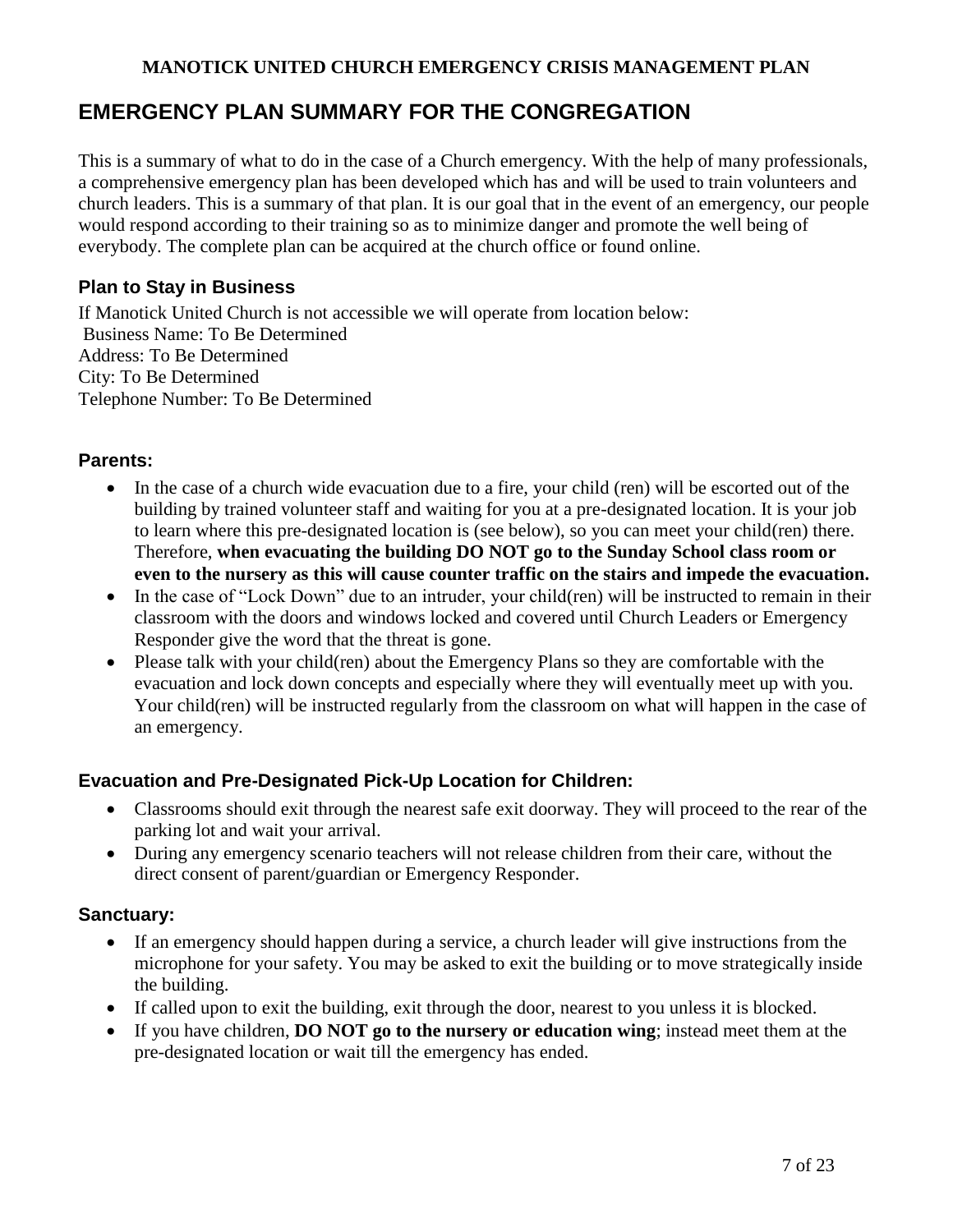## <span id="page-7-0"></span>**IN THE CASE OF MEDICAL EMERGENCY:**

- If you are trained or certified, proceed with First Aid/CPR/ADE protocol. If not, ensure the safety of others, call for help, and wait with person in need until help arrives.
- Notify staff or Church Leaders of the medical emergency as soon as possible.

### <span id="page-7-1"></span>**General Safety Principles:**

- We recognize that emergencies come with many variables that cannot be fully anticipated. Your job is to be prepared to respond to the best of your abilities in a responsible manner.
- We ask that you give extra assistance to the elderly, infants, and children.
- If you would like the church to be able to call upon your professional skills in the case of an emergency, please contact the church and make them aware of your training and availability.

### <span id="page-7-2"></span>**Medical Emergency**

Call 911 or other appropriate emergency response activation number. Be prepared to give the following information:

- Name and extension.
- Location.
- Number of people involved.
- Nature of injury or illness.
- Remember to stay on the line until help arrives, if at all possible.

Note: Treat minor injuries from supplies in the first aid kits. The kits are located in the main office. While waiting for professional help do not move the ill or injured person, unless safety considerations necessitates movement or transportation to a safer location. When professional help arrives:

- Allow responding units to take control of situation.
- <span id="page-7-3"></span>Emergency response team members will stand by to assist as needed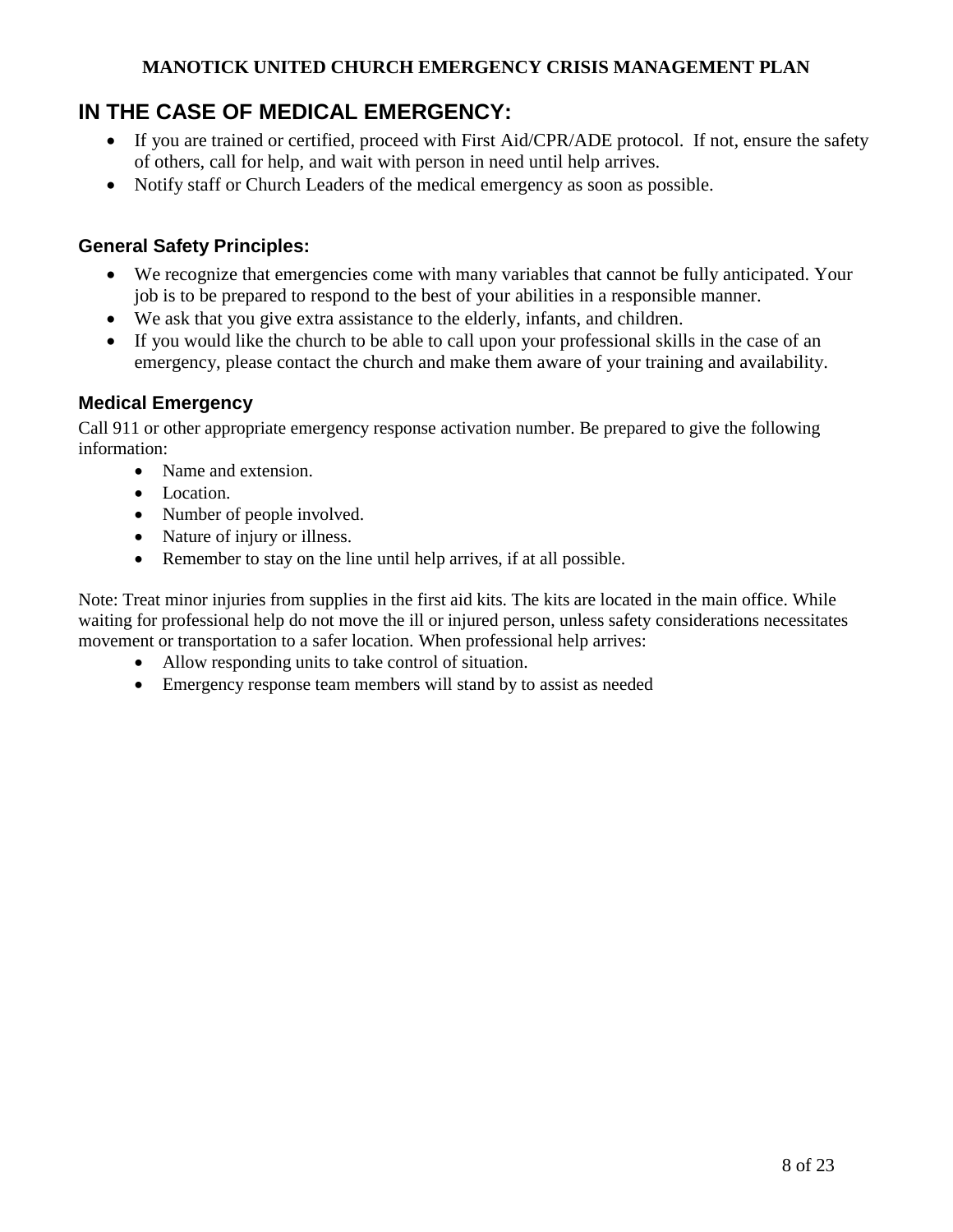## **POWER OUTAGE – Elevator**

### **DO NOT USE THE ELEVATOR DURING A POWER OUTAGE**

Since an elevator door can be opened at any time providing the elevator carriage is at that floor, anyone entering and putting an elevator card in to go to upwards will cause the elevator to move approximately one inch downward causing the door to lock trapping themselves in the elevator, and possibly in the dark.

#### <span id="page-8-0"></span>**General Procedure:**

In a power failure immediately check the elevator to see if anyone is trapped.

- If yes see below.
- If no, immediately place a sign on the door at the level the elevator carriage is at saying, **POWER OUTAGE – DO NOT ENTER.**

#### <span id="page-8-1"></span>**In a planned power outage:**

- If there is enough time before the power outage:
	- move the elevator to the basement level
	- **place a sign on the basement level door saying.**

#### **POWER OUTAGE – DO NOT ENTER.**

 If there is not enough time find the floor the elevator is at and place a sign on it saying, **POWER OUTAGE – DO NOT ENTER**.

#### <span id="page-8-2"></span>**If Someone is Trapped in the Elevator**

- Let them know that you are there and that you will help them.
- Instruct the occupants to remove their card from whichever slot it is in and insert it in the lowest slot, the basement one, and then keep a constant pressure on it until they reach the basement level and the door opens.
- Proceed to the basement level and provide assistance as required.
- Should the above not work:
	- Call Capital Elevator and tell them that there is a power outage and that someone is stuck in the elevator. (613)723-0732.
	- If they can't respond within the hour, or if there is a medical emergency, call  $911$

## <span id="page-8-3"></span>**EMERGENCY PROCEDURE IN THE EVENT OF A POWER OUTAGE**

- IMMEDIATELY REMOVE YOUR CARD FROM THE SLOT IT IS IN.
- PLACE THE CARD IN THE LOWEST SLOT, THE BASEMENT, AND MAINTAIN NORMAL PRESSURE INWARDS ON THE CARD UNTIL THE ELEVATOR DESCENDS TO THE BASEMENT LEVEL.
- OPEN THE DOOR AND EXIT THE ELEVATOR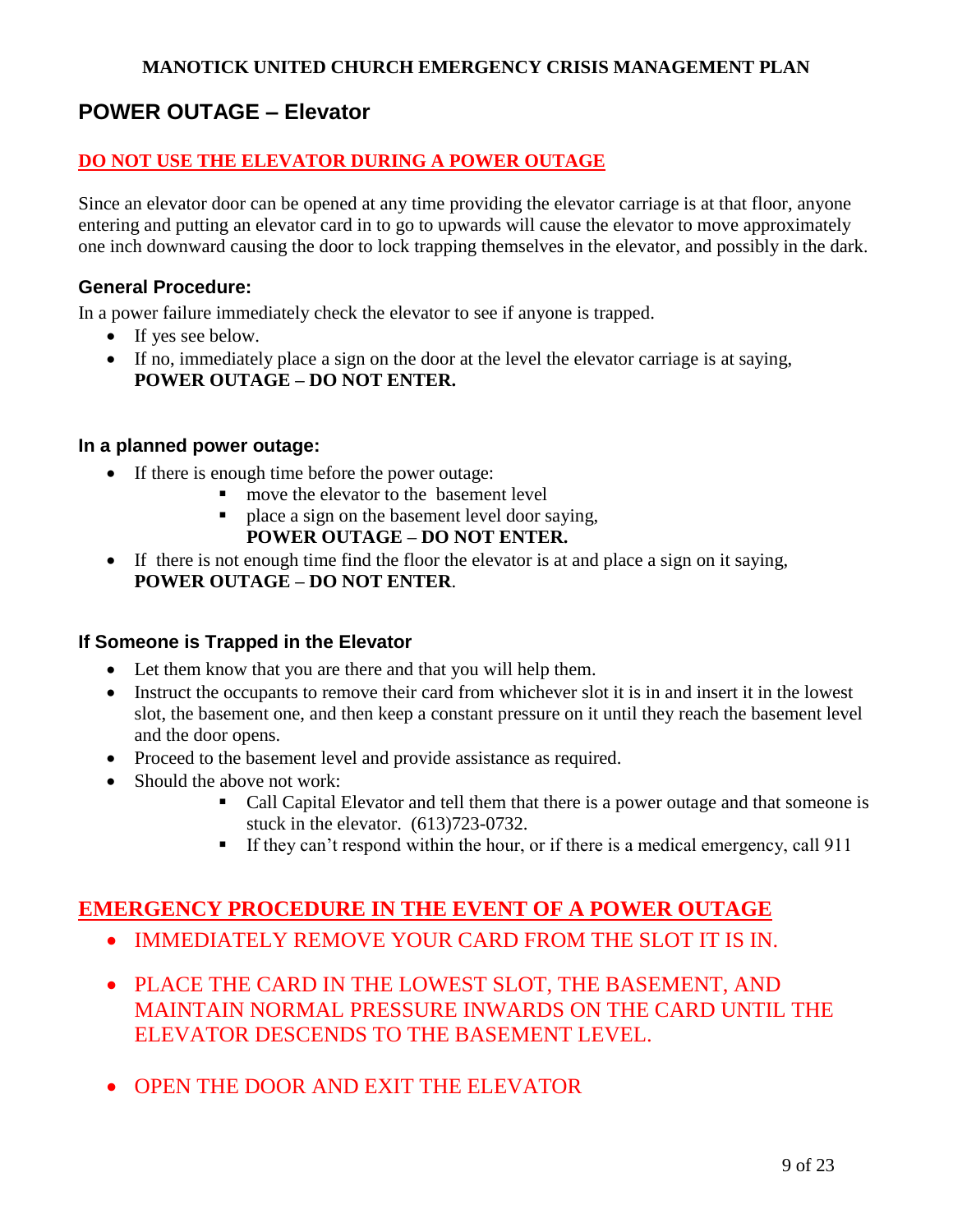## <span id="page-9-0"></span>**FIRE AND SMOKE EMERGENCIES**

#### <span id="page-9-1"></span>**If you detect smoke and/or fire:**

- Activate the manual fire alarm. (this will automatically send a FIRE signal to our monitoring company who will immediately call the Fire department)
- Yell **FIRE FIRE FIRE** to alert nearby people.
- Initiate evacuation procedures for any occupants of the building
- Call 911 (move to a safe area before making this call).
- Give your name, telephone number, and location.
- Describe the situation.
- If you know how to use a fire extinguisher and feel the best course of action is to attempt to extinguish the fire, locate an extinguisher and, without risking injury attempt to extinguish the fire.
- If the fire is beyond the point of a safe attempt to extinguish it, isolate the fire by closing doors in the area before evacuating.

#### <span id="page-9-2"></span>**If the Fire Bell Sounds**

- Do not use the elevator.
- Immediately initiate evacuation procedures.

Note: Evacuation route and holding areas should be checked/secured prior to the evacuation, if at all possible, noting a fire alarm could be a ruse to get people to evacuate to an area where they are more accessible or vulnerable to someone wanting to harm them. Evacuation should be toward ground level. If you encounter smoke or heat in a stairwell, proceed across that floor to another stairwell and continue evacuation to ground level.

- Assist disabled persons in your area.
- If you encounter smoke, take short breaths through your nose and crawl along the floor to the nearest exit.
- Feel all doors with your hand before opening. If the door is hot, do not open it. If the door is cool, open it slowly, keeping behind the door in case you have to quickly close it to protect yourself from oncoming smoke or fire.
- Proceed to the ground level and outdoors.
- Move **upwind** of the building at least 75 feet away from the building and beyond designated fire lanes. Go to your designated assembly area (if possible).
- Do not go to your automobile or attempt to move it from the parking lot. This could hinder access by emergency vehicles.
- Do not congregate near building exits, driveways, or roadways.
- <span id="page-9-3"></span> Do not renter the building until an "all clear" is issued by the incident coordinator. (Note: The "all clear" must be initially issued by the Fire Department.)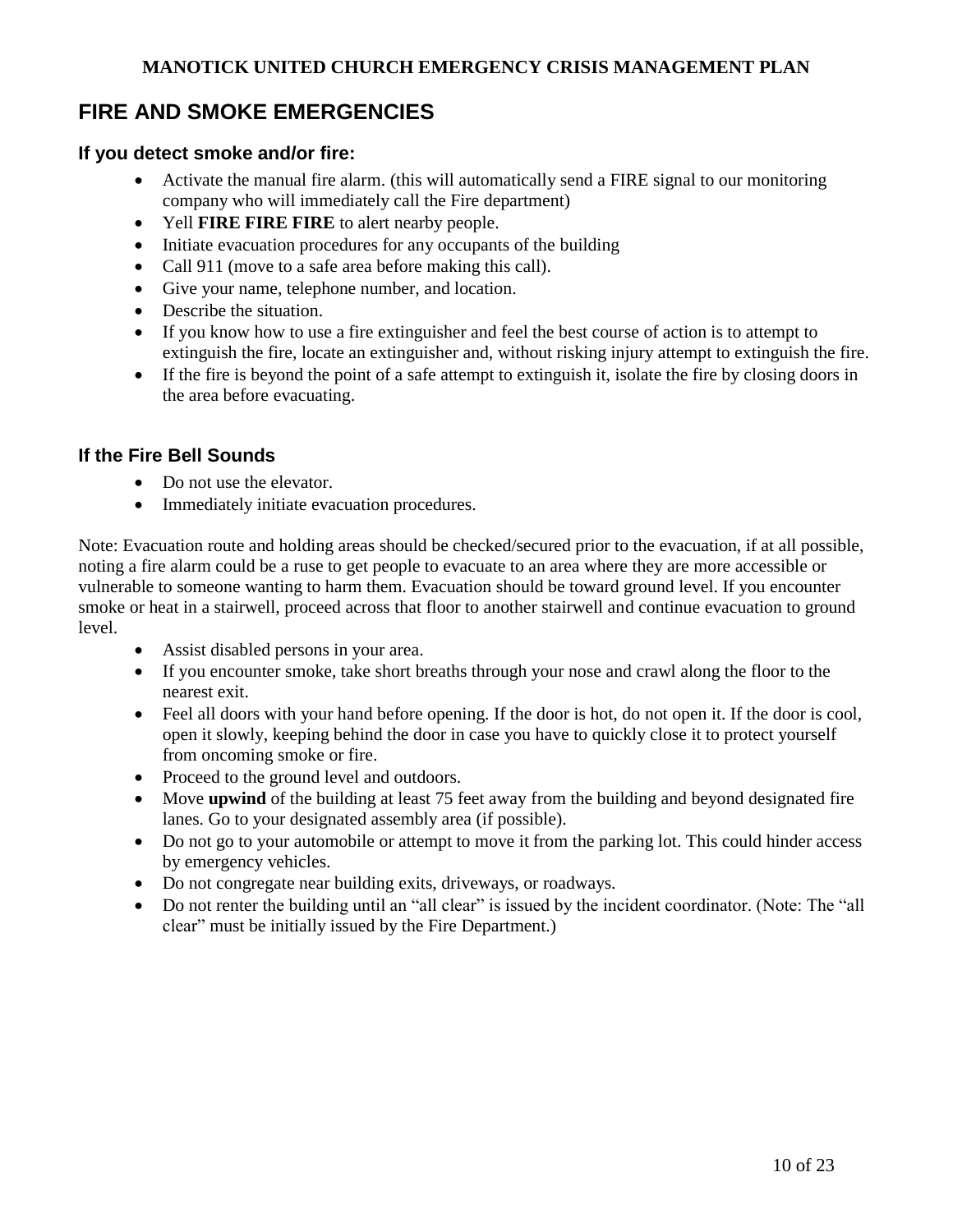## **General Fire Procedures**

### <span id="page-10-0"></span>**All occupants must receive the following information beforehand**

- location of fire exits;
- when alarm sounds, everyone exits the building as they are, taking nothing with them;
- face away from the building where the emergency is occurring;
- be ready to listen to instructions (i.e. do not cover ears);
- last person out of the room should be an adult that has verified that the area, including toilets, is clear and then must close the door;
- get to the designated spot as quickly as possible; (**rear of the parking lot);** and
- a quiet straight line must be formed in order to hear names being called and/or further instructions.

### <span id="page-10-1"></span>**Area 1/ Sunday School Procedures/BASEMENT**

- Upon hearing the fire signal, Sunday school children form a line and start outside toward their designated outdoor gathering place. (**rear of the parking lot)** The first adult out of the lower hall hold the hallway doors open. The last ones out verifies that the area, including toilets, is clear and then closes the lower hall door;
- The classroom Sunday School Teacher leads the way, taking the current attendance record; and
- One supervisor from each group must report as quickly as possible that a child is unaccounted for to the Sunday School director, or in her absence her designate, who will stand in the middle of the parking lot.

### <span id="page-10-2"></span>**Area 2/ Nursery Procedures and upper room/MAIN FLOOR**

The person in charge will evacuate all occupants via the stairway and exit door adjacent to the nursery and make their way to the Sunday school designated area – **the rear of the Church parking lot**.

## <span id="page-10-3"></span>**Area 3/ Office/UPPER FLOOR**

<span id="page-10-5"></span>.

<span id="page-10-4"></span>The person in charge will evacuate all occupants via the stairway and exit at the nearest exit door.

### **Area 4/ Congregation/Sanctuary Procedures/UPPER HALL**

Upon hearing the fire signal, Congregation members will depart the

Sanctuary or Rear Hall in an orderly and controlled manner using the exit door nearest to their location;

- Their only role is to vacate the church; and
- They shall not attempt to go to the basement to assist Sunday School Children. The Sunday school has an evacuation plan that it will be executing.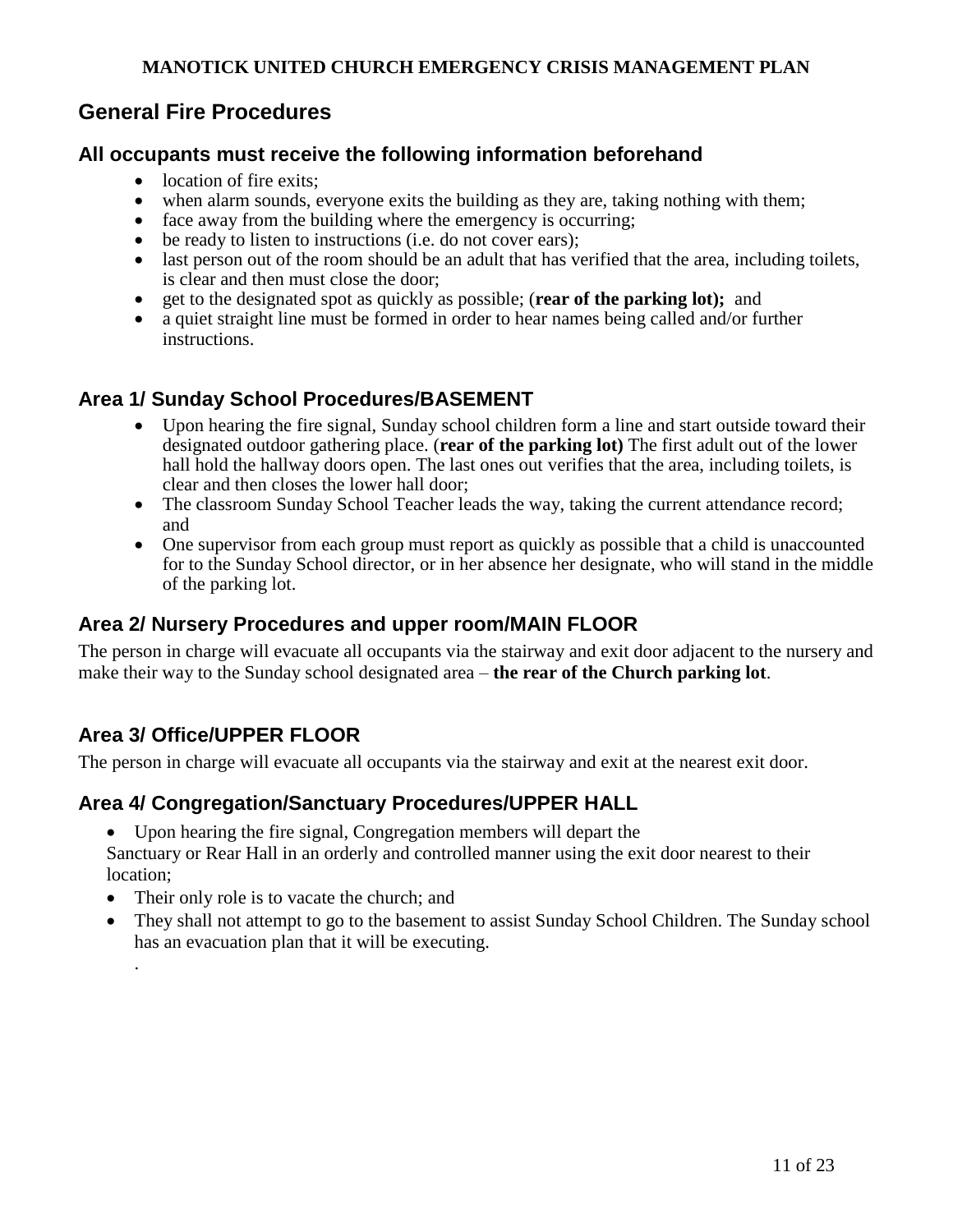## *INDIVIDUAL RESPONSIBILITIES*

### <span id="page-11-0"></span>**Sunday School Teachers**

- Teachers are to take the attendance list when exiting the building;
- Lead the children in your care out of the building to the **rear of the parking lot facing away from the church;**
- Grades 5-6 and Junior Kindergarten-Senior Kindergarten will exit through the parking lot doors;
- Grades 1-2 and 3-4 will exit through the side street doors; and
- Call the roll and report to the Sunday School Superintendent.

## <span id="page-11-1"></span>**Sunday School Superintendent**

- Ensure the washrooms are empty, the area is totally evacuated and that the exit doors are closed; and
- Ascertain if it is necessary to remove the students or relocate to another location where the parents can be called.

### <span id="page-11-2"></span>**Sanctuary Supervisors**

- Direct members of the congregation to the proper fire exits; and
- Check the washrooms closest to your classroom and join your particular group outside at designated area. (**rear of the parking lot)**

### <span id="page-11-3"></span>**Office/Upper floors**

- The person in charge will evacuate all occupants via the stairway and close all doors.
- Direct members of the office to the proper fire exits.

### <span id="page-11-4"></span>**ONCE THE FIRE ALARM SYSTEM HAS BEEN ACTIVATED, IT SHOULD BE SILENCED AND RE-SET ONLY ON THE ORDERS OF THE FIRE SERVICE**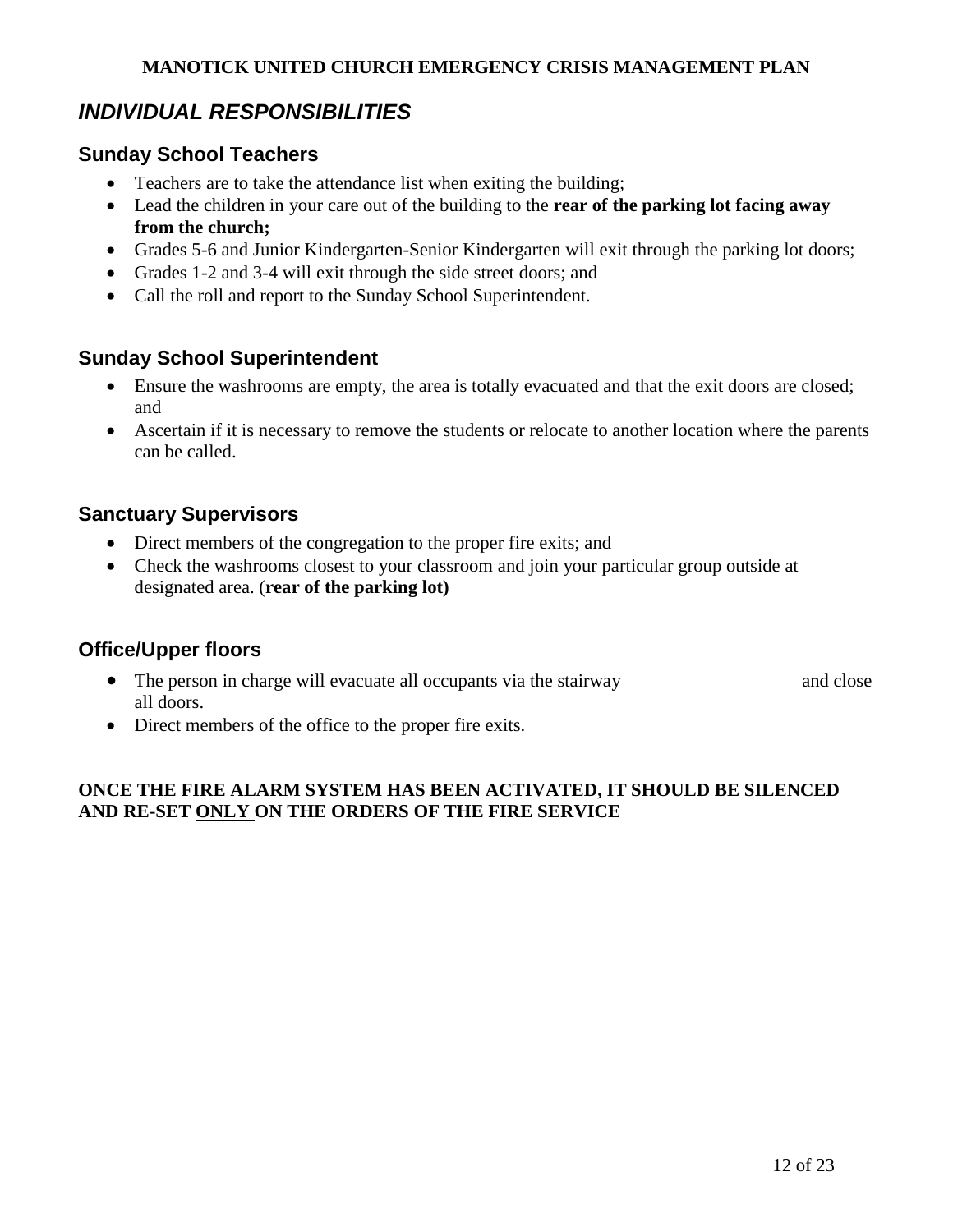## *SUNDAY EVENINGS AND MONDAY TO SATURDAY*

This affects all other **use whether church sponsored or not**.

### <span id="page-12-0"></span>**Relevant phone numbers**

### <span id="page-12-1"></span>**General Procedures**

- When the fire alarm sounds, the supervisors are responsible for taking the occupants in their care, out of the building to the pre-determined area, as quickly and efficiently as possible; (**rear of the parking lot)**
- Everyone must face away from the building $(s)$ ;
- Last person out should close doors;
- Have the occupants form a quiet straight line so that a roll can be called;
- Keep this list with procedures and phone numbers in a safe and convenient spot and take with you when you leave the building along with a register containing the names and emergency phone numbers of people in your care; and
- These procedures must be practiced once a month without the actual alarm sounding.

## <span id="page-12-2"></span>**BUILDING EVACUATION EMERGENCY**

All leaders should know the emergency evacuation routes and procedures for the building, and their designated assembly area outside the building. Memorize the exit route closest to your work area or office. The designated assembly area is located at the rear of the parking lot

#### <span id="page-12-3"></span>**If a Building Evacuation is Initiated, important "dos" and "don'ts" are:**

- Remain calm.
- Follow the instructions of the incident coordinator or emergency response team, if applicable.
- If you occupy an enclosed office, close the door as you leave.
- Use stairwells (do not use elevator) for evacuation. Keep to the extreme left or right on the stairs so as to leave the centre of the stairs clear for emergency responders. Be alert for other staff, members, and emergency agency personnel who might also be using the stairwells.
- Do not return for coats, purses, briefcases, etc, after you have left the area.
- Do not smoke.
- Do not use or allow the use of earphones or anything that would impede your ability to hear instructions.
- Do not return to your area until the "all clear" signal is given.

The Chair of the Property Committee will plan with disabled leaders or members a procedure to assist each disabled person in evacuating. Emergency evacuation procedures should be provided to all members (e.g. in member orientations).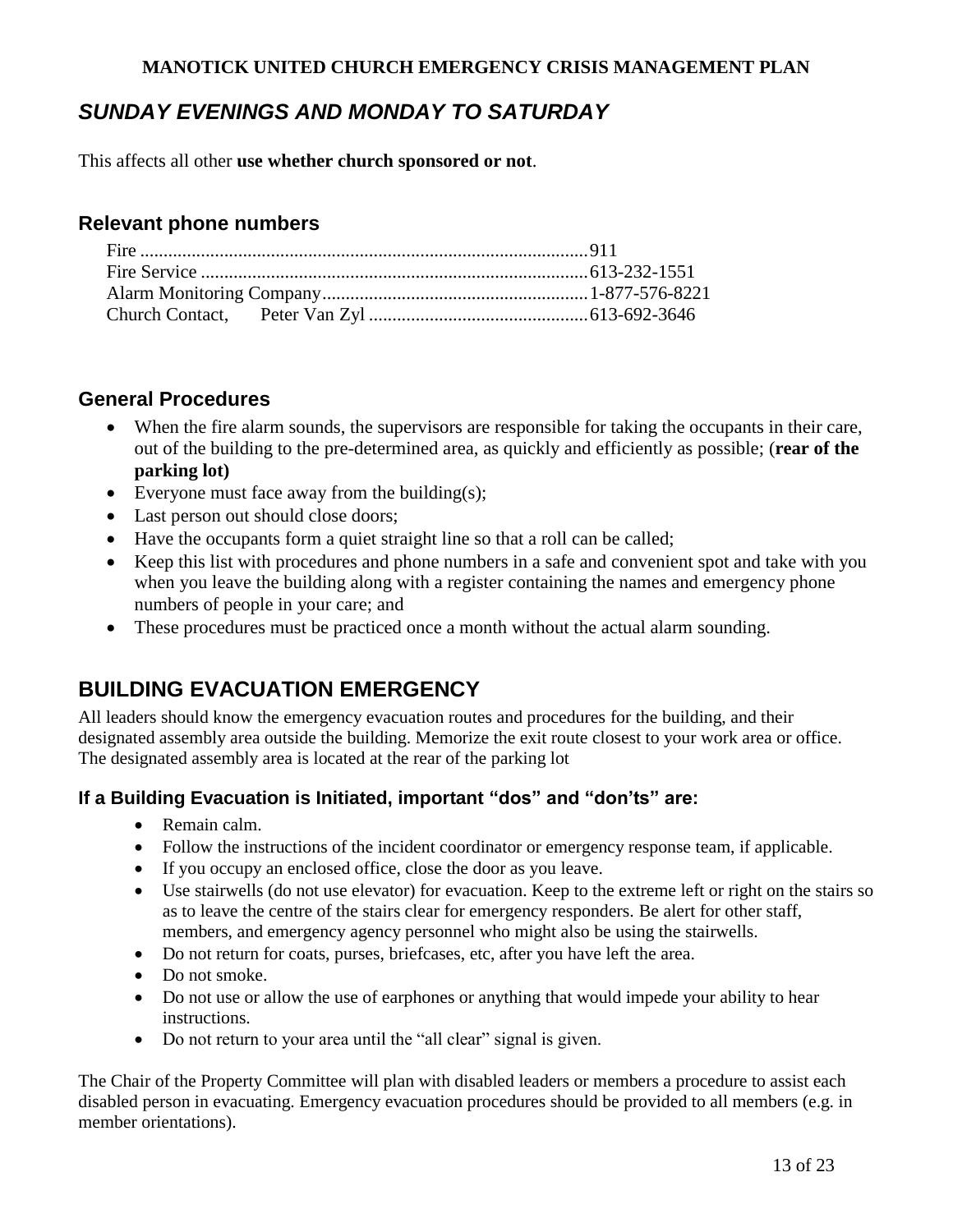## <span id="page-13-0"></span>**SEVERE WEATHER EMERGENCY**

The National Weather Service has developed a method of identifying storm conditions that foster the development of tornadoes. The classification and definitions of storm conditions are:

- Tornado watch
- Tornado warning
- Other severe weather watch or warning

A **"tornado watch"** status indicates that weather conditions are favourable for the development of tornadoes. The "watch areas" are usually large geographic areas, covering many counties or even Provinces that could be affected by severe weather conditions including tornadoes.

A "**tornado warning"** is an alert issued by the National Weather Service after a tornado has been detected by radar or sighted by weather watchers or by the public. The National Weather Service provides the approximate time of detection, the location of the storm and the direction of movement. A tornado can move from 25 to 40 miles per hour so prompt emergency action must be taken.

During a tornado warning, a battery-powered radio should be used and tuned to the National Weather Service and local weather watchers radio frequency. Should a tornado develop which threatens our area, Church emergency coordinators should initiate actions to notify and protect all staff, members, and visitors in the facility.

### <span id="page-13-1"></span>**If a Tornado Warning is Announced**

When you hear the announcement for a tornado warning:

- Shelter in place by moving to a designated tornado shelter area immediately. Move quickly, but do not run.
- Do not use elevators.
- Assist disabled personnel in your area.
- Shelter in place until you hear an announcement from a member of the safety response team and/or a hand-held radio system station (if applicable) that it is safe to return to your area.

### <span id="page-13-2"></span>**Tornado Safety Basics**

Familiarize yourself with the basics of protecting yourself wherever you may be.

If you are indoors, the general responses to a tornado warning are:

- Move away from windows. If you have time, close any window blinds or shades to help prevent flying glass and debris—the cause of most injuries in office buildings.
- Warn others. Encourage them to get to safety immediately.
- Move away from large expanses of unsupported ceilings.
- Move away from building perimeter area.
- Move to an interior room away from windows—to an enclosed room or conference room, a rest room, an interior stairwell.
- If in an interior hallway, away from windows, crouch down as low as possible.
- If you are in an elevator, stop and get off at the next floor and take cover in an interior hallway or interior room. Do not use elevators during tornado warnings.
- If moving to a safer location in the building is not possible, get under a desk or table in an interior office.
- Once you've situated yourself in the safest place you can find, protect your face and head, and stay where you are until an "all clear" signal is given. (If circumstances change and new dangers are present, seek a different safe place.)
- In general, gymnasiums are not good "shelter in place" locations for severe weather.

#### **Continued on next page**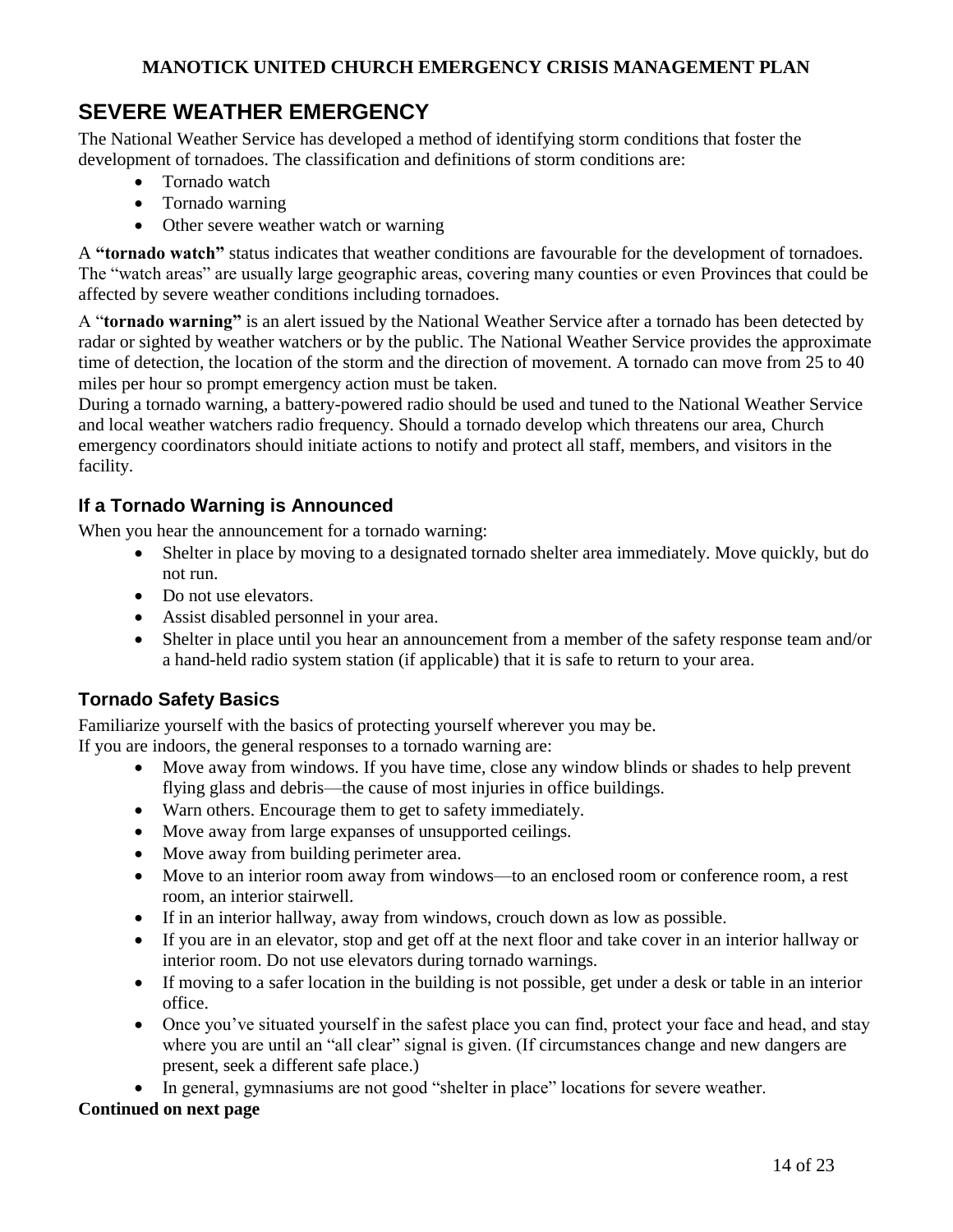#### **If you are outdoors, the general responses to a tornado warning are:**

- If at all possible, move indoors to an interior room.
- If moving indoors is not possible, take cover near objects that are low and securely anchored to the ground, such as culverts or low retaining wall.

## <span id="page-14-0"></span>**INTRUDER/ACTIVE SHOOTER EMERGENCY ACTION PLAN**

#### **When a hostile person(s) is actively causing deadly harm or the imminent threat of deadly harm or is barricaded within a building, the following procedures should be followed:**

Lock yourself in the room you are in at the time of the threatening activity.

If communication is available, call **911** or other appropriate emergency #'s.

- Don't stay in open areas.
- **DO NOT SOUND THE FIRE ALARM.** A fire alarm would signal the occupants in the rooms to evacuate the building and thus place them in potential harm as they attempted to exit.
- Lock the window and close blinds or curtains.
- Stay away from windows.
- Turn all lights and audio equipment off.
- Try to stay calm and be as quiet as possible.
- <span id="page-14-1"></span> If for some reason you are caught in an open area, such as a hallway or main congregation area, you must decide what action to take.
	- 1. You can try to hide, but make sure it is a well hidden space or you may be found as the intruder moves through the building looking for victims.
	- 2. If you think you can safely make it out of the building by running, then do so. If you decide to run, do not run in a straight line. Keep any objects you can between you and the hostile person(s) while in the building. Use trees, vehicles or any other object to block you from view as you run. When away from the immediate area of danger, summon help any way you can and warn others**.**
	- 3. If the person(s) is causing death or serious physical injury to others and you are unable to run or hide, you may choose to play dead if other victims are around you.
	- 4. The last option you have, if caught in an open area, may be to fight back. This is dangerous, but depending on your situation, this could be an option.
	- 5. If you are caught by the intruder and are not going to fight back, follow their directions and don't look the intruder in the eyes.
	- 6. Once law enforcement arrives, obey all commands. This may involve your being handcuffed or made to put your hands in the air. This is done for safety reasons, and once circumstances are evaluated by law enforcement, they will give you further directions to follow.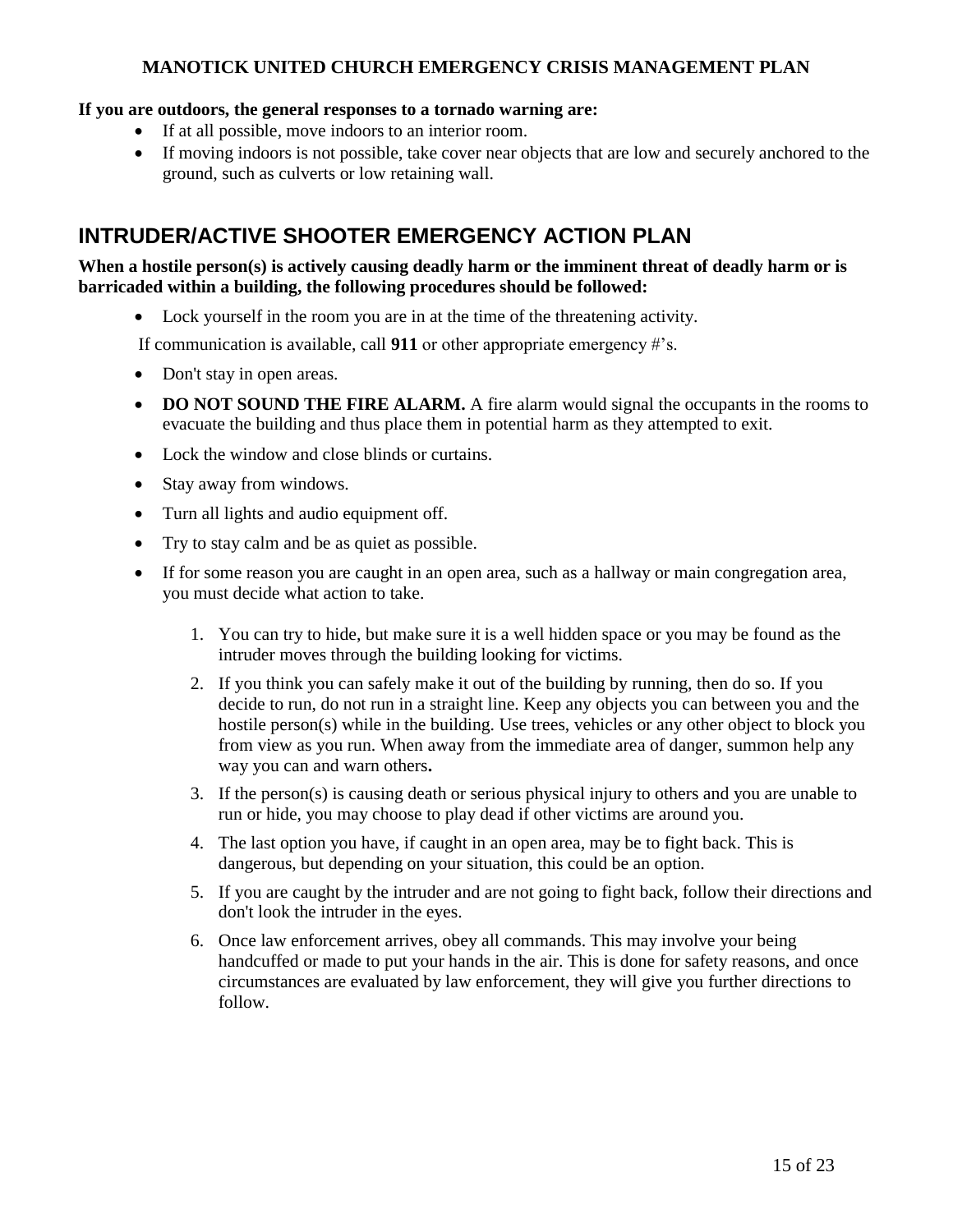#### **This Emergency Action Plan cannot cover every possible situation that might occur**

Nevertheless, it is a training tool that can reduce the number of injuries or death if put into action as soon as a situation develops. Time is a critical factor in the management of a situation of this manner.

### <span id="page-15-0"></span>**Warning Signs**

It must be stressed that if you have had contact with ANY INDIVIDUALS who display the following tendencies, that you may contact law enforcement, and certainly notify leaders in your organization:

- Threatens harm or talks about killing others.
- Constantly starts or participates in fights.
- Loses temper and self-control easily.
- Swears or uses vulgar language most of the time.
- Possesses or draws artwork that depicts graphic images of death or violence.
- Frequently initiates domestic violence.
- Becomes frustrated easily and converts frustration into uncontrollable physical violence.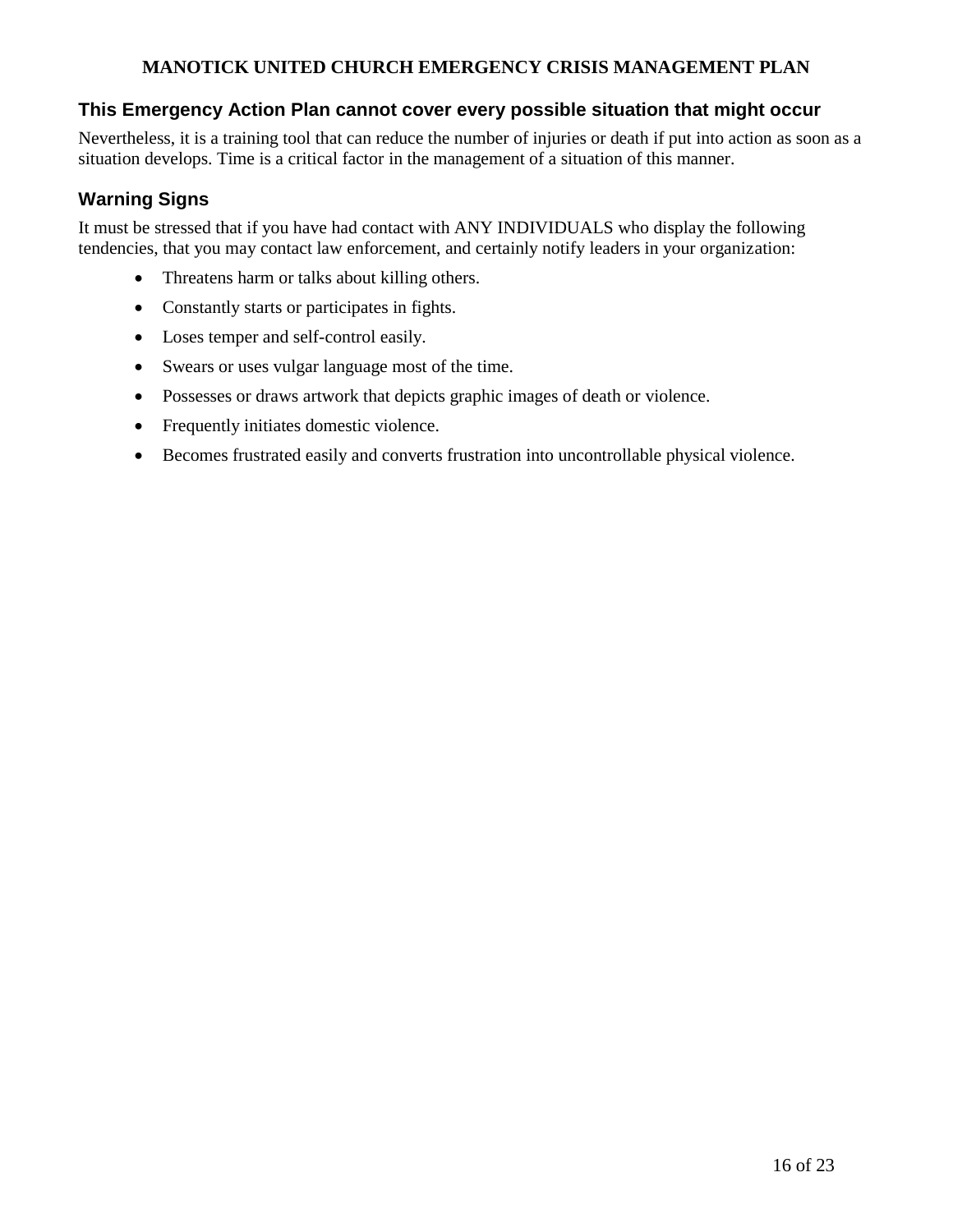## **APPENDIX 1**

## **APPENDIX 1: THREATS**

In the event you receive a threat call (i.e. bomb threat, armed assault, custody issues), remain calm; if possible, have a pre-arranged signal to alert other personnel to listen to the caller also. If possible, advise the caller that the detonation of a bomb could maim or injure innocent people.

\_\_\_\_\_\_\_\_\_\_\_\_\_\_\_\_\_\_\_\_\_\_\_\_\_\_\_\_\_\_\_\_\_\_\_\_\_\_\_\_\_\_\_\_\_\_\_\_\_\_\_\_\_\_\_\_\_\_\_\_\_\_\_\_\_\_\_\_\_\_\_\_\_\_\_ \_\_\_\_\_\_\_\_\_\_\_\_\_\_\_\_\_\_\_\_\_\_\_\_\_\_\_\_\_\_\_\_\_\_\_\_\_\_\_\_\_\_\_\_\_\_\_\_\_\_\_\_\_\_\_\_\_\_\_\_\_\_\_\_\_\_\_\_\_\_\_\_\_\_\_ \_\_\_\_\_\_\_\_\_\_\_\_\_\_\_\_\_\_\_\_\_\_\_\_\_\_\_\_\_\_\_\_\_\_\_\_\_\_\_\_\_\_\_\_\_\_\_\_\_\_\_\_\_\_\_\_\_\_\_\_\_\_\_\_\_\_\_\_\_\_\_\_\_\_\_

\_\_\_\_\_\_\_\_\_\_\_\_\_\_\_\_\_\_\_\_\_\_\_\_\_\_\_\_\_\_\_\_\_\_\_\_\_\_\_\_\_\_\_\_\_\_\_\_\_\_\_\_\_\_\_\_\_\_\_\_\_\_\_\_\_\_\_\_\_\_\_\_\_\_\_

#### **Threat Checklist**

|                        | Complete this list if you receive a threat. |
|------------------------|---------------------------------------------|
| Exact time of call:    | Date:                                       |
| Exact words of caller: |                                             |

Caller's voice: (circle)

Male Female Adult Youth

Estimate Age: \_\_\_\_\_

Black White Hispanic Asian Other: \_\_\_\_\_\_\_\_\_\_\_\_\_

Calm Disguised Nasal Rapid Accent

Nervous Angry Sincere Slurred Loud

Excited Giggling Stressed Crying

If voice is familiar, whose did it sound like? \_\_\_\_\_\_\_\_\_\_\_\_\_\_\_\_\_\_\_\_\_\_\_\_\_\_\_\_\_\_\_\_\_\_

\_\_\_\_\_\_\_\_\_\_\_\_\_\_\_\_\_\_\_\_\_\_\_\_\_\_\_\_\_\_\_\_\_\_\_\_\_\_\_\_\_\_\_\_\_\_\_\_\_\_\_\_\_\_\_\_\_\_\_\_\_\_\_\_\_\_\_\_\_\_\_\_\_\_\_

\_\_\_\_\_\_\_\_\_\_\_\_\_\_\_\_\_\_\_\_\_\_\_\_\_\_\_\_\_\_\_\_\_\_\_\_\_\_\_\_\_\_\_\_\_\_\_\_\_\_\_\_\_\_\_\_\_\_\_\_\_\_\_\_\_\_\_\_\_

\_\_\_\_\_\_\_\_\_\_\_\_\_\_\_\_\_\_\_\_\_\_\_\_\_\_\_\_\_\_\_\_\_\_\_\_\_\_\_\_\_\_\_\_\_\_\_\_\_\_\_\_\_\_\_\_\_\_\_\_

Background Noise: (circle)

Music Children Typing Airplanes Machinery Cars/Trucks

Other:

**Continued on next page**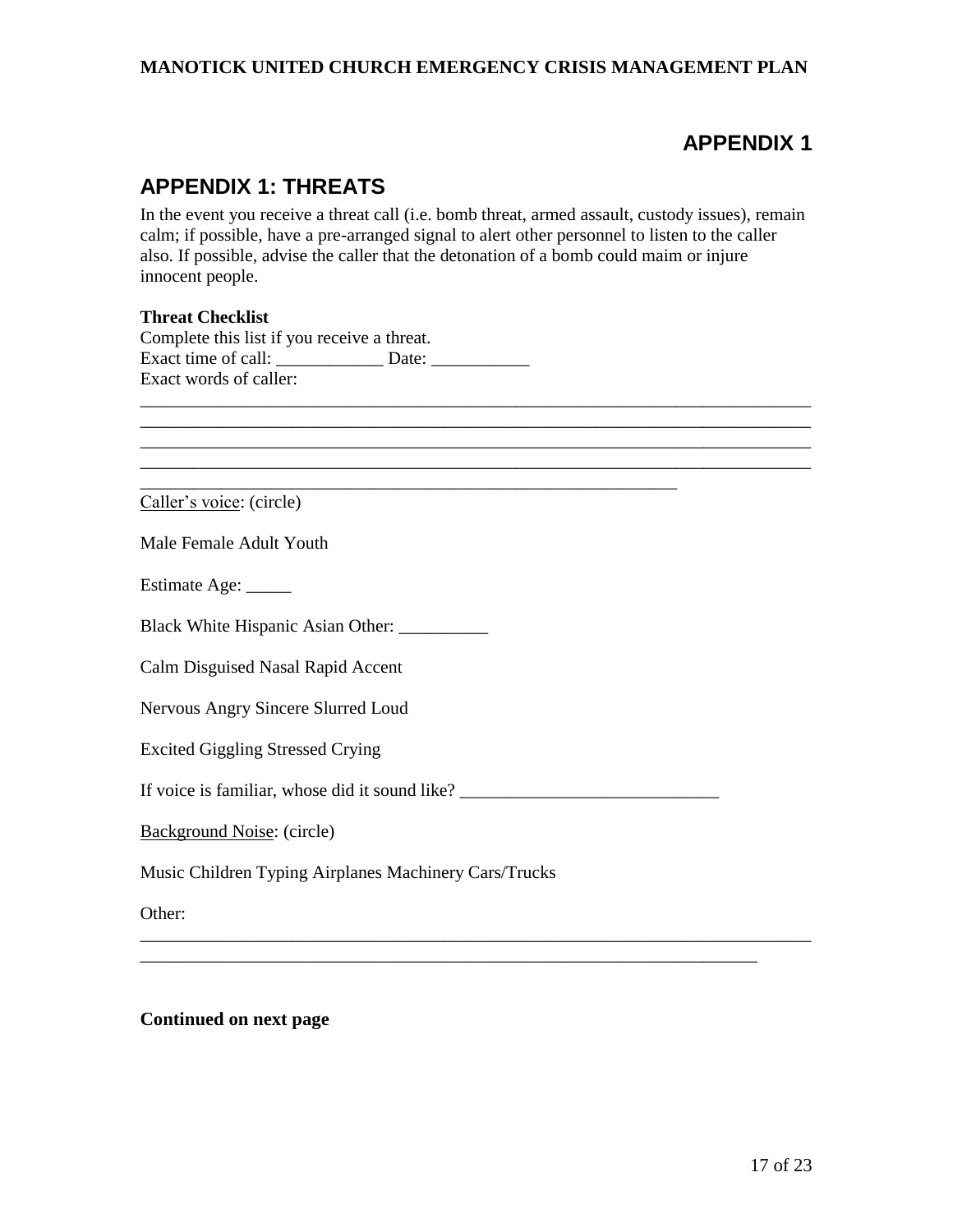# **APPENDIX 1, CONTINUED**

| Do not hang up! Obtain as much information as possible:                                                                                                                                                                                                           |  |
|-------------------------------------------------------------------------------------------------------------------------------------------------------------------------------------------------------------------------------------------------------------------|--|
|                                                                                                                                                                                                                                                                   |  |
| • What does it look like?<br>• What kind of bomb is it?                                                                                                                                                                                                           |  |
| • Method of activation: mechanical, clock, movement/chemical action?                                                                                                                                                                                              |  |
|                                                                                                                                                                                                                                                                   |  |
| • Did you place the bomb?                                                                                                                                                                                                                                         |  |
|                                                                                                                                                                                                                                                                   |  |
|                                                                                                                                                                                                                                                                   |  |
|                                                                                                                                                                                                                                                                   |  |
|                                                                                                                                                                                                                                                                   |  |
|                                                                                                                                                                                                                                                                   |  |
| Note: In the event you receive a bomb threat:<br>· Call 911 immediately. Provide the following information:<br>$\circledcirc$ Identify yourself<br><sup>①</sup> State: "I have received a bomb threat."<br>$\circled{ }$ Give your office location and extension. |  |

## **REMAIN CALM!**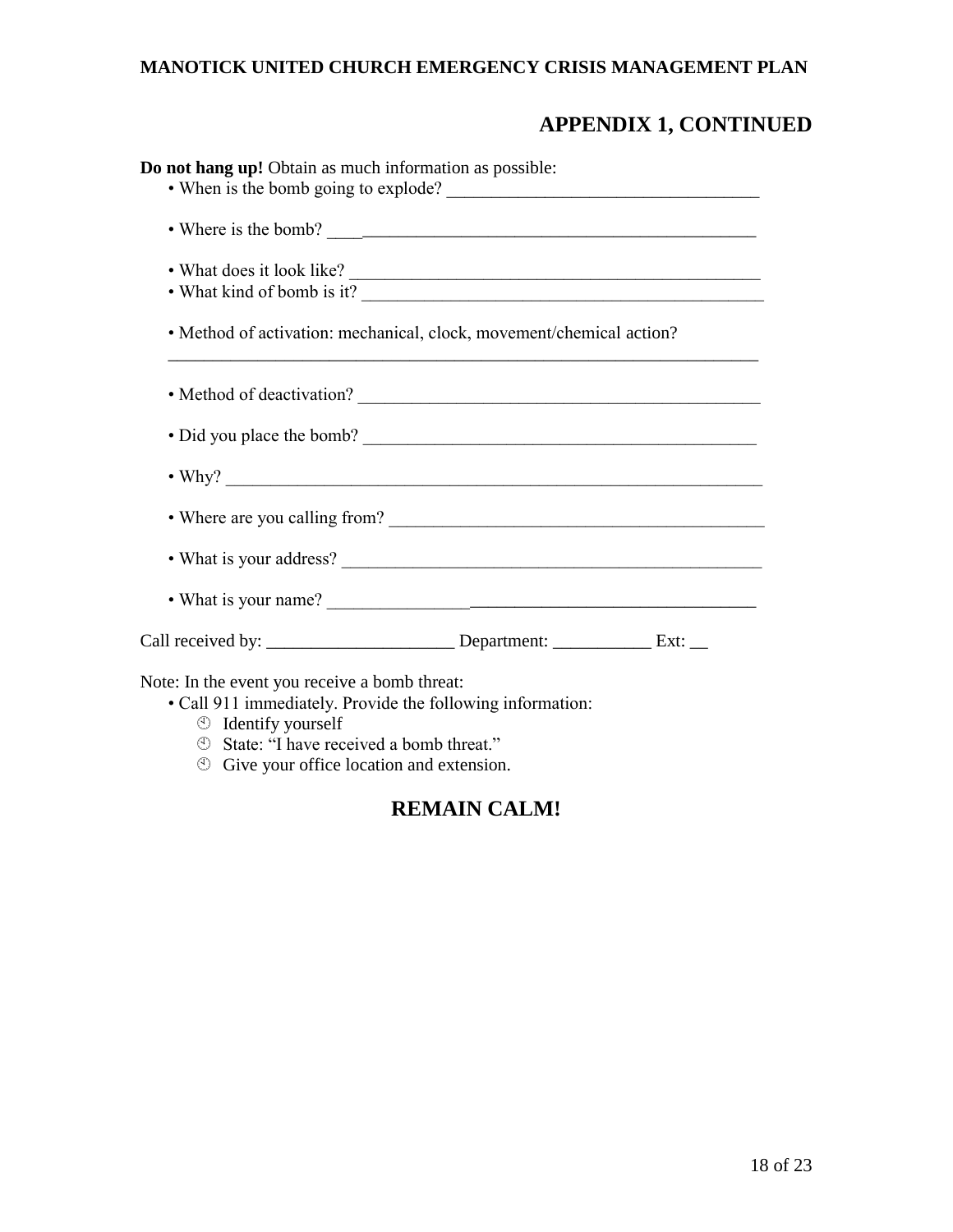## **APPENDIX 2**

# **APPENDIX 2: EMERGENCY EVACUATION MAPS**

*(Copy of this appendix in each room in the building - with directions to "evacuation location/shelter in place locations")* 

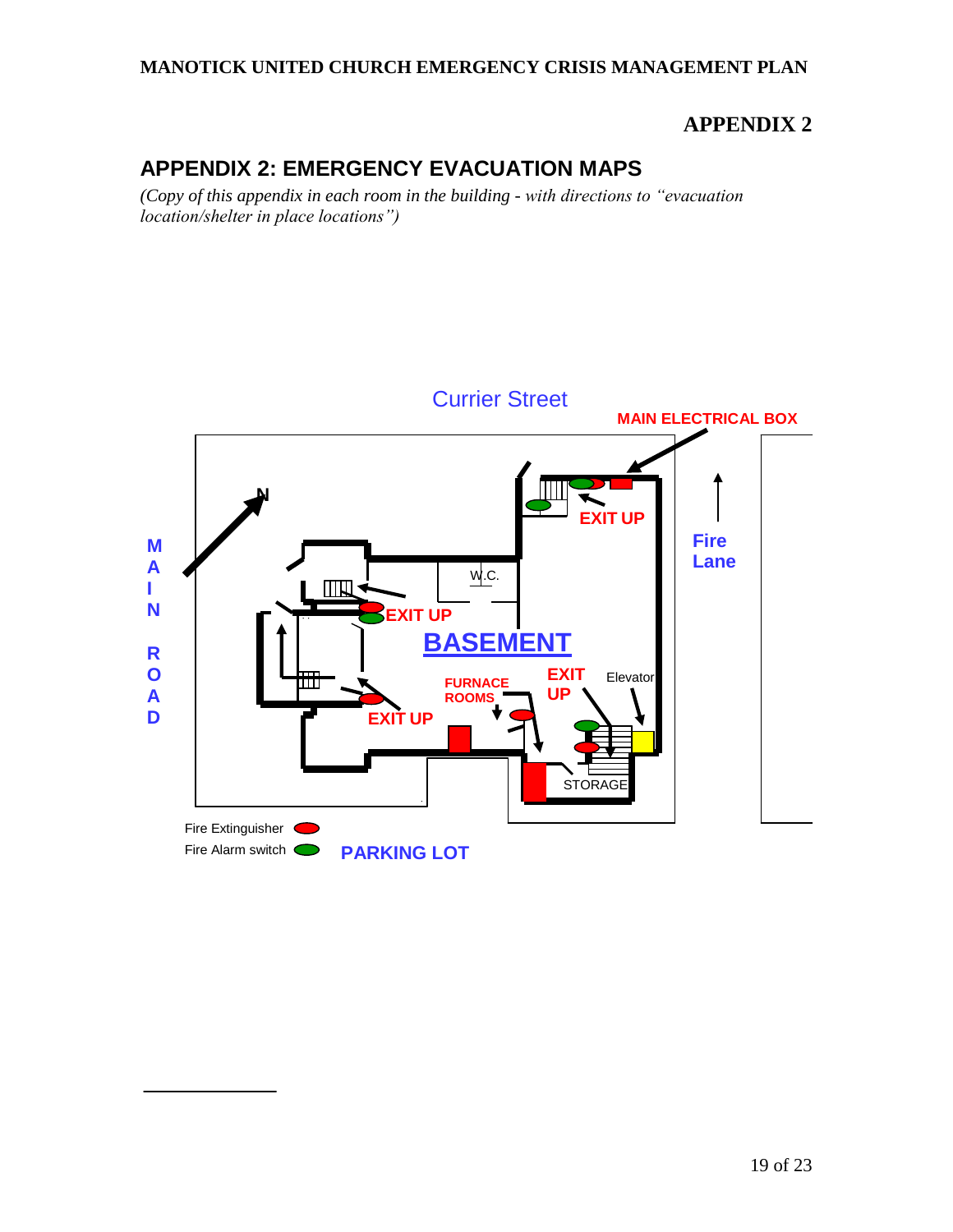# **APPENDIX 2, CONTINUED**



## **Currier Street**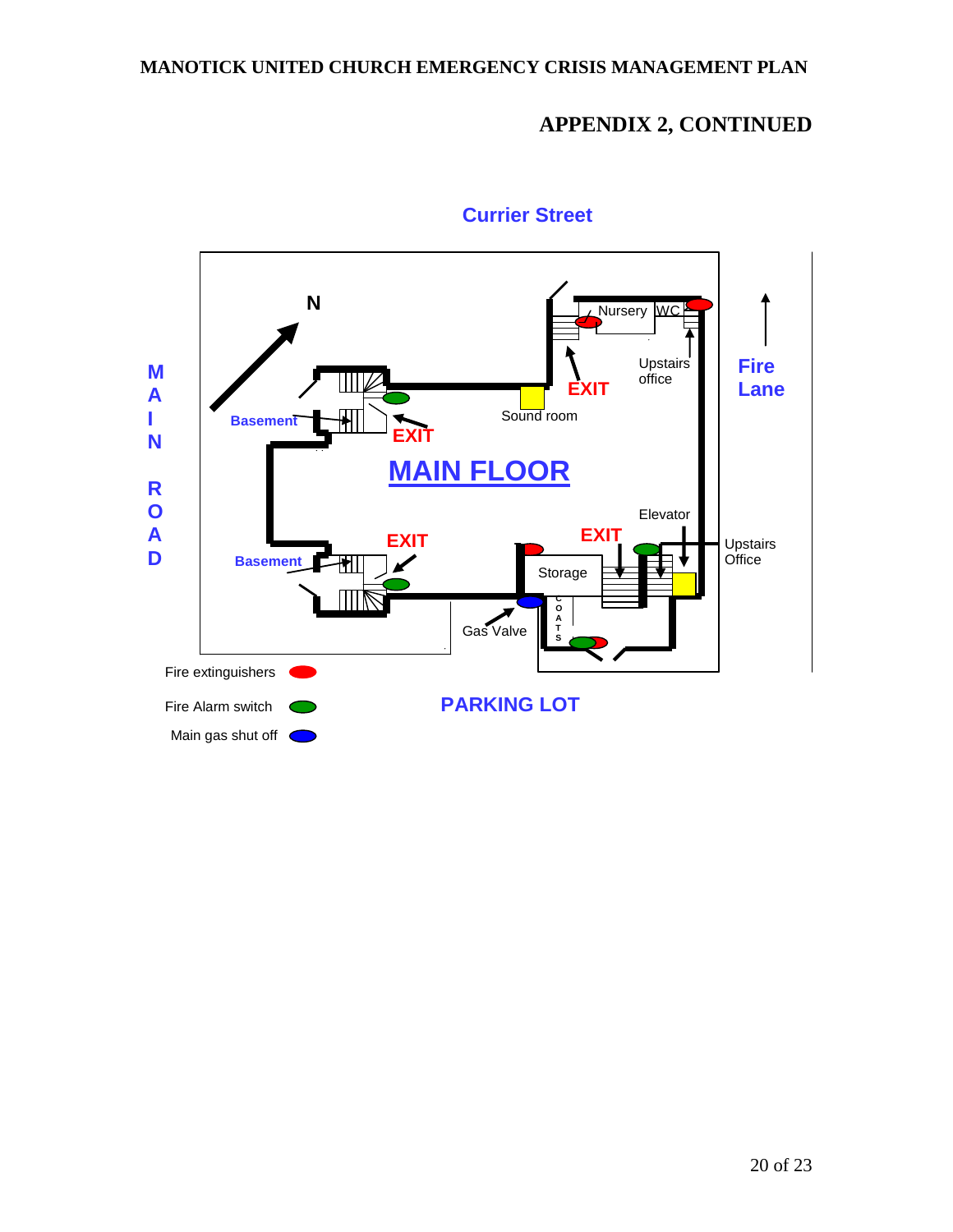# **APPENDIX 2, CONTINUED**



# Currier Street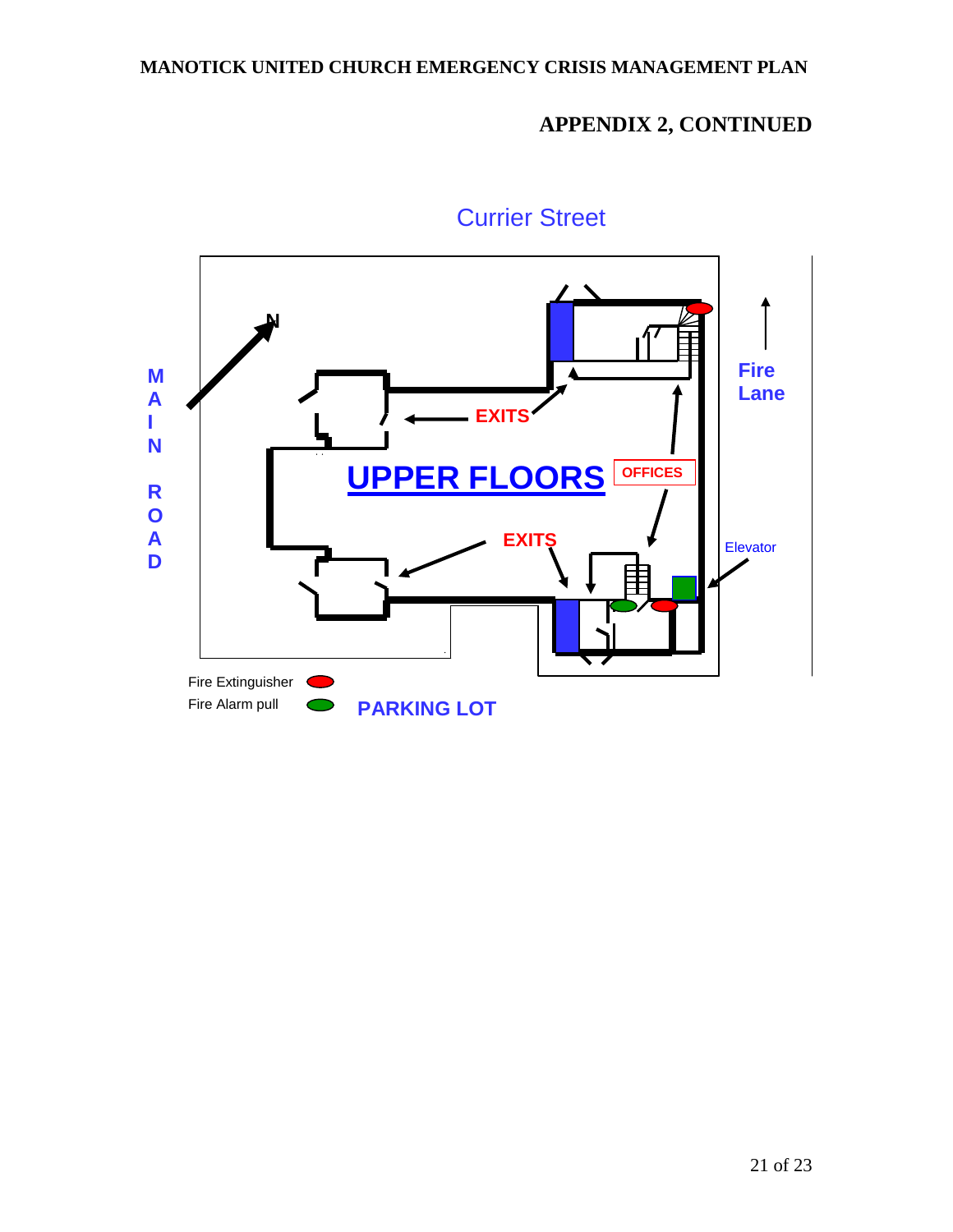# **APPENDIX 2, CONTINUED**